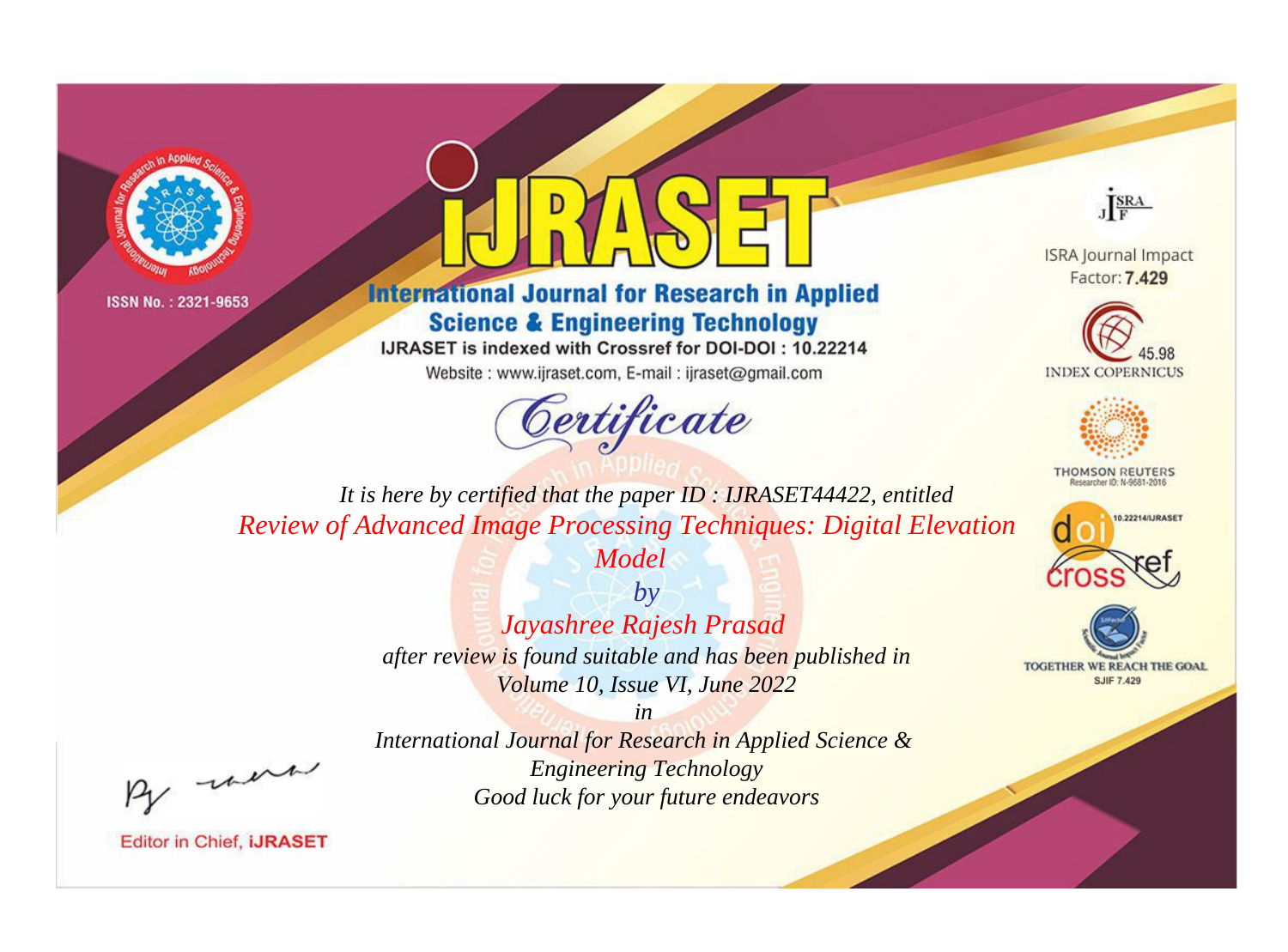



**International Journal for Research in Applied Science & Engineering Technology** 

IJRASET is indexed with Crossref for DOI-DOI: 10.22214

Website: www.ijraset.com, E-mail: ijraset@gmail.com



JERA

**ISRA Journal Impact** Factor: 7.429





**THOMSON REUTERS** 



TOGETHER WE REACH THE GOAL **SJIF 7.429** 

It is here by certified that the paper ID: IJRASET44422, entitled **Review of Advanced Image Processing Techniques: Digital Elevation** 

Model

 $b\nu$ **Apury Vidhate** after review is found suitable and has been published in Volume 10, Issue VI, June 2022

 $in$ International Journal for Research in Applied Science & **Engineering Technology** Good luck for your future endeavors

were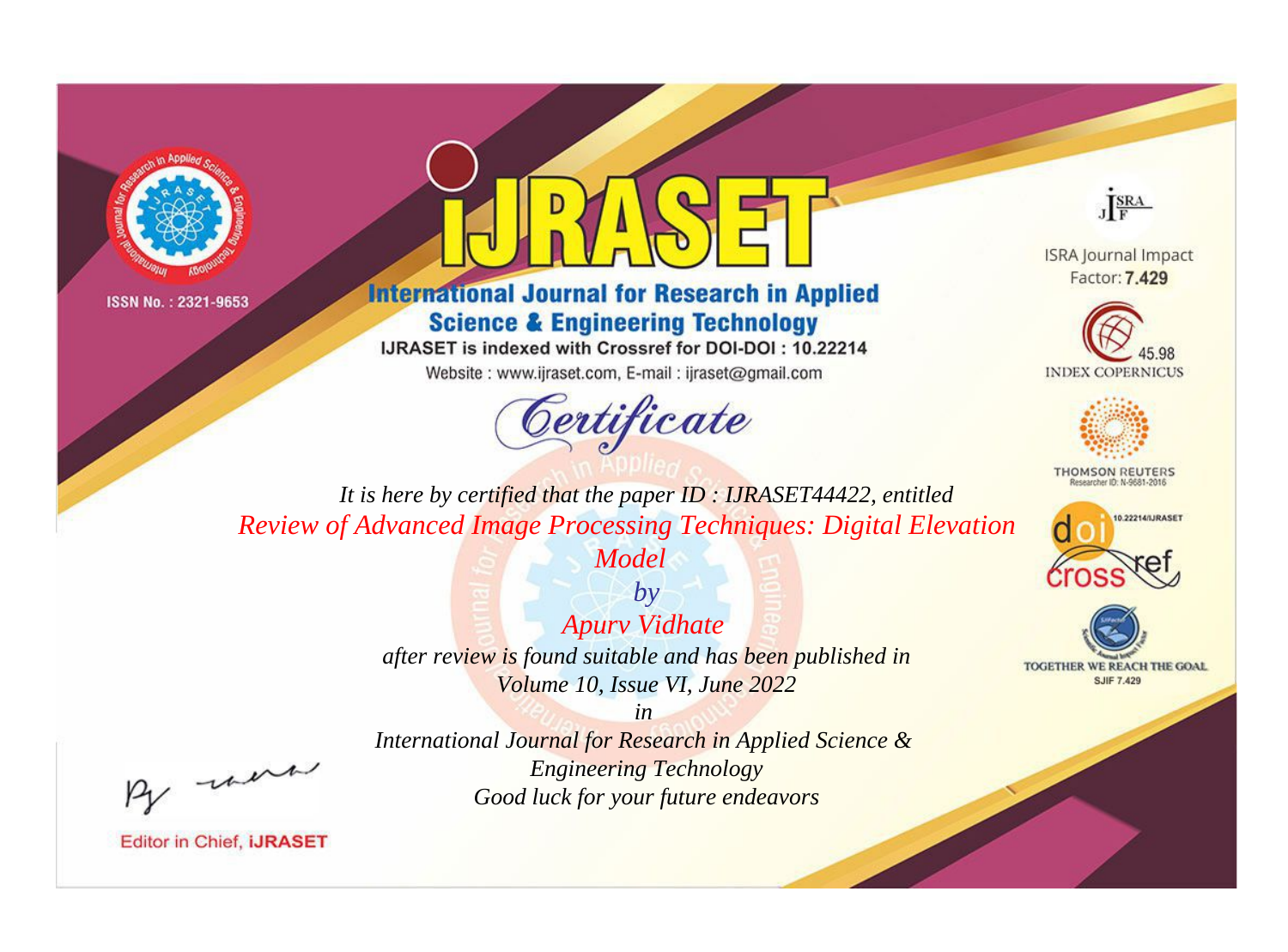



## **International Journal for Research in Applied Science & Engineering Technology**

IJRASET is indexed with Crossref for DOI-DOI: 10.22214

Website: www.ijraset.com, E-mail: ijraset@gmail.com



JERA

**ISRA Journal Impact** Factor: 7.429





**THOMSON REUTERS** 



TOGETHER WE REACH THE GOAL **SJIF 7.429** 

It is here by certified that the paper ID: IJRASET44422, entitled **Review of Advanced Image Processing Techniques: Digital Elevation** 

Model

 $b\nu$ Durva Patiyat after review is found suitable and has been published in Volume 10, Issue VI, June 2022

were

International Journal for Research in Applied Science & **Engineering Technology** Good luck for your future endeavors

 $in$